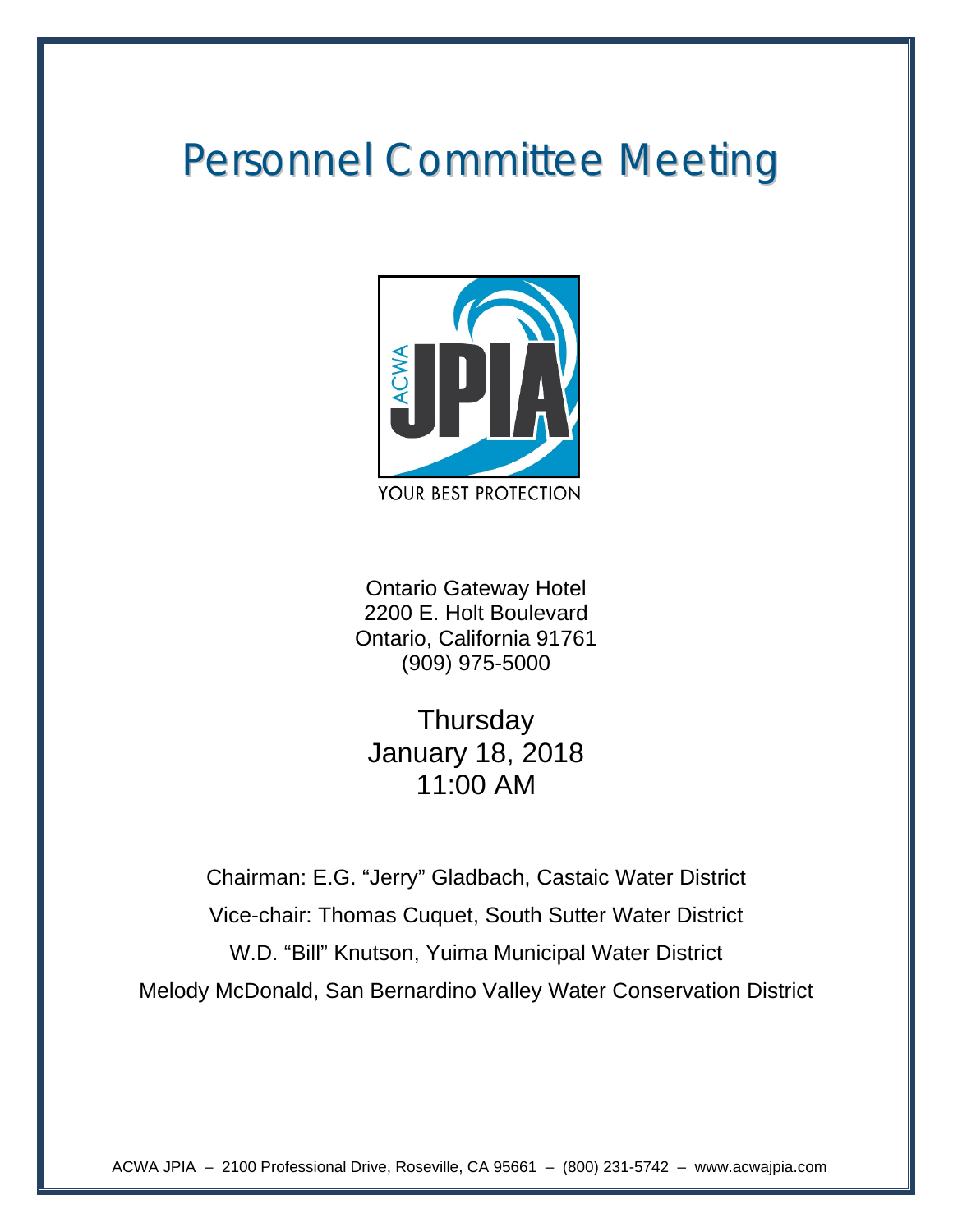

## **PERSONNEL COMMITTEE MEETING AGENDA Ontario Gateway Hotel** 2200 E. Holt Boulevard Ontario, CA 91761 (909) 975-5000

## **Thursday, January 18, 2018, 11:00 AM**

## **WELCOME**

## **CALL TO ORDER AND ANNOUNCEMENT OF QUORUM**

## **EVACUATION PROCEDURES**

**PUBLIC COMMENT** Members of the public will be allowed to address the Personnel Committee on any agenda item prior to the Committee's decision on the item. They will also be allowed to comment on any issues that they wish which may or may not be on the agenda. If anyone present wishes to be heard, please let the Chairman know.

## **INTRODUCTIONS**

## **ADDITIONS TO OR DELETIONS FROM THE AGENDA**

| Presenter    |         |       |                                                                                                    | Page# |
|--------------|---------|-------|----------------------------------------------------------------------------------------------------|-------|
| Gladbach     | $\star$ | Π.    | Approve the meeting minutes of November 13, 2017.                                                  |       |
| <b>Sells</b> | *       | II.   | Review 2018 Goals and Objectives.                                                                  | 4     |
| Sells/Slaven | *       | III.  | Discuss staffing status and possible recommendations to the<br>Executive Committee.                | 5     |
| <b>Sells</b> | $\star$ | IV.   | Discuss Retiree Medical Benefit changes and possible<br>recommendation to the Executive Committee. | 9     |
| Sells/Slaven | *       | V.    | Discuss staff activities.                                                                          | 11    |
| Gladbach     | *       | VIII. | Discuss next meeting date: June 7, 2018                                                            | 12    |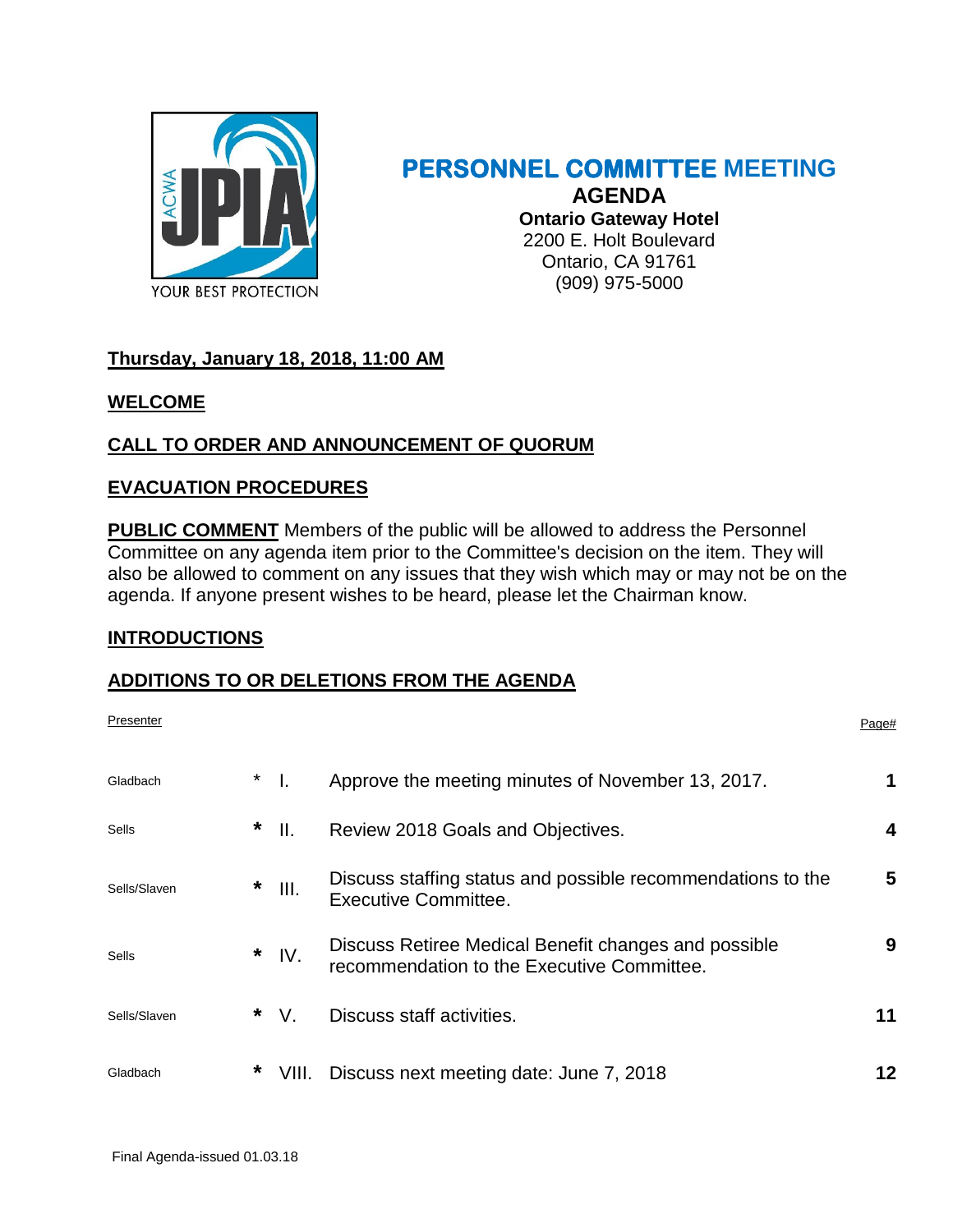Presenter Presenter Page# Page# Page Presenter Page Page Presenter Page Page Presenter Page Page Presenter Page Presenter Page Presenter Page Presenter Page Presenter Page Presenter Page Presenter Page Presenter Presenter

#### **ADJOURN**

\*Related items enclosed.

*Americans With Disabilities Act – The ACWA JPIA conforms to the protections and prohibitions contained in Section 202 of the Americans with Disabilities Act of 1990 and the Federal Rules and Regulations adopted in implementation thereof. A request for disability-related modification or accommodation, in order to participate in a public meeting of the ACWA JPIA, shall be made to: Patricia Slaven, Director of Administration, ACWA JPIA, P.O. Box 619082, Roseville, CA 95661-9082; telephone (916) 786-5742. ACWA JPIA's normal business hours are Monday – Friday, 7:30 a.m. to 4:30 p.m. (Government Code Section 54954.2, subdivision. (a)(1).)*

*Written materials relating to an item on this Agenda that are distributed to the ACWA JPIA Personnel Committee within 72 hours before it is to consider the item at its regularly scheduled meeting will be made available for public inspection at ACWA JPIA, 2100 Professional Drive, Roseville, CA 95661-3700; telephone (916) 786-5742. ACWA JPIA's normal business hours are Monday – Friday, 7:30 a.m. to 4:30 p.m.*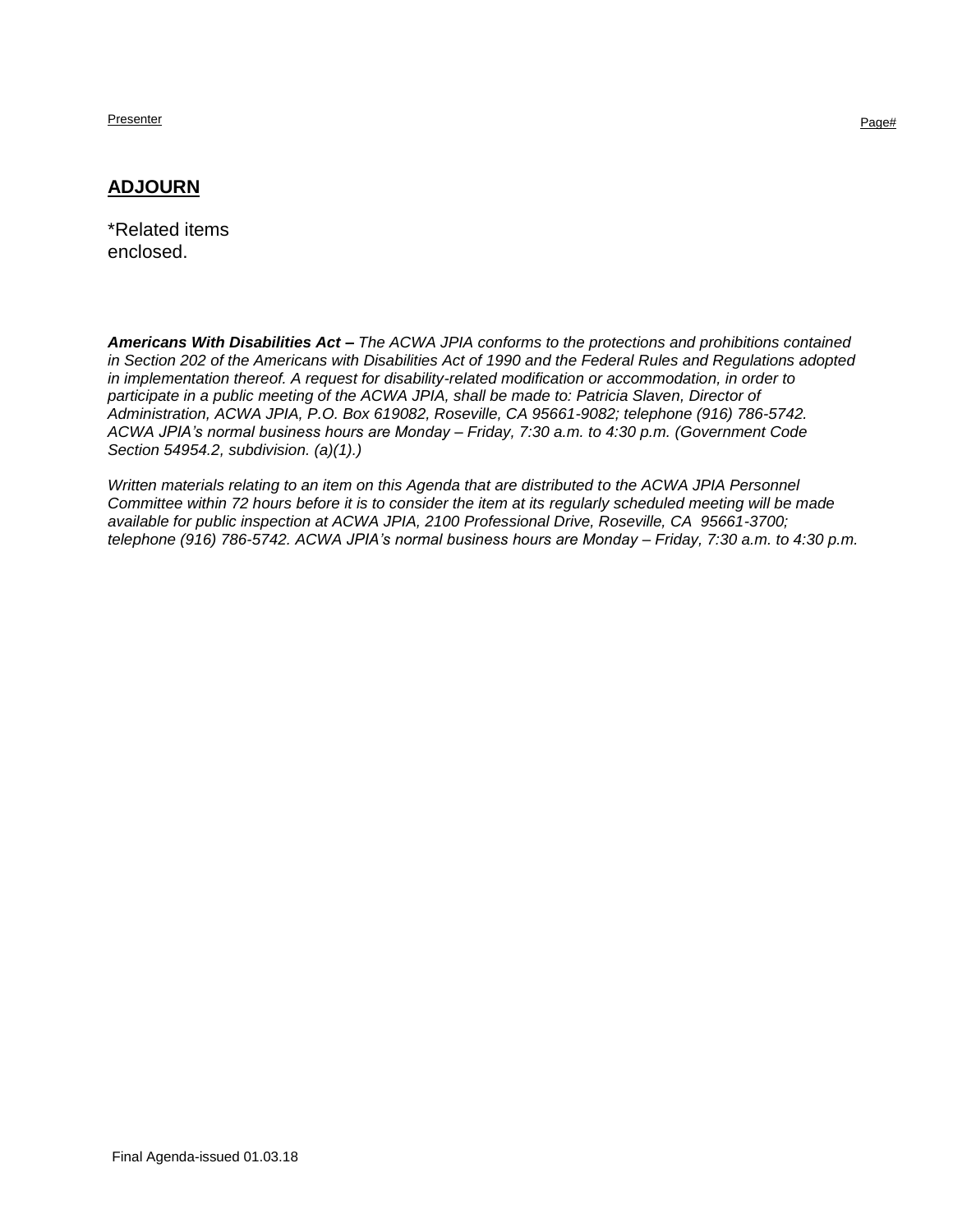*Unapproved Minutes*

**1**



**Personnel Committee Meeting** Ontario Gateway Hotel 2200 E. Holt Boulevard Ontario, California 91761 (909) 975-5000

November 13, 2017

## **MEMBERS PRESENT**

Chairman: E.G. "Jerry" Gladbach, Castaic Lake Water Agency Vice-chair: Thomas Cuquet, South Sutter Water District Melody A. McDonald, San Bernardino Valley Water Conservation District W.D. "Bill" Knutson, Yuima Municipal Water District

## **STAFF PRESENT**

Chief Executive Officer/Secretary: Walter "Andy" Sells Patricia Slaven, Director of Administration

## **OTHERS IN ATTENDANCE**

Kathleen Tiegs, Cucamonga Valley Water District

## **CALL TO ORDER AND ANNOUNCEMENT OF QUORUM**

Chairman Gladbach called the meeting to order at 12:50 p.m.

## **PUBLIC COMMENT**

As the agenda stated, members of the public would be allowed to address the Personnel Committee on any agenda item prior to the Committee's decision on that item. Comments on any issues on the agenda, or not on the agenda, were also welcomed. No comments were brought forward.

## **APPROVAL OF MINUTES**

Chairman Gladbach called for approval of the minutes of the August 29, 2017 meeting.

M/S/C (Knutson/McDonald) (Cuquet-Yes; Knutson-Yes; McDonald-Yes; Gladbach-Yes): That the Personnel Committee approve the minutes of the August 29, 2017 meeting, as presented.

## **REVIEW OF 2018 GOALS AND OBJECTIVES**

Mr. Sells reviewed JPIA's 2018 Goals and Objectives and provided a progress report.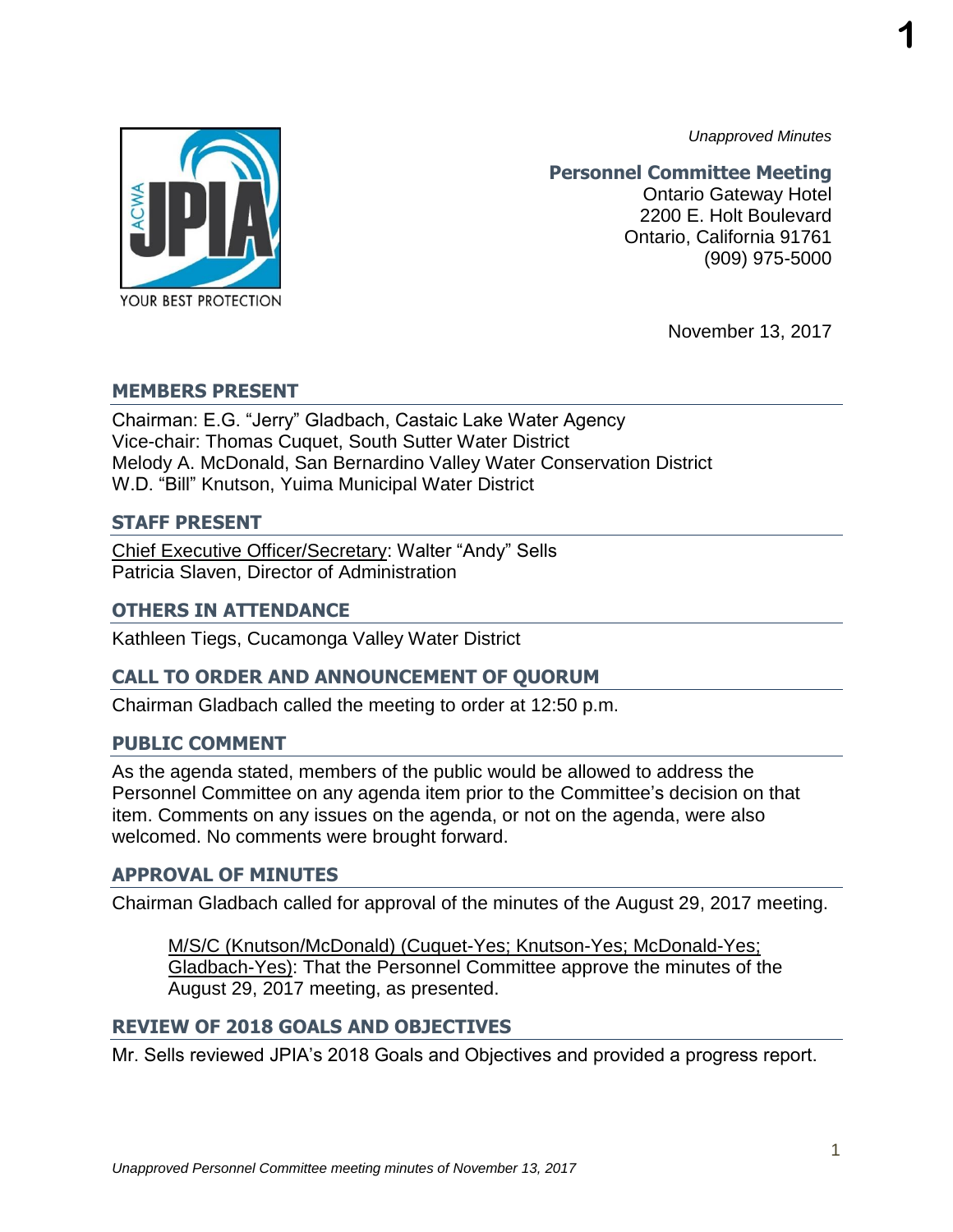## **STAFFING STATUS**

Due to several reasons including the addition of new members to the Liability and Property programs in the last two years, and some staff members taking in additional responsibilities, staff recommended that four new positions be added. Ms. Slaven explained in more detail why these new positions are needed and its effect on current staffing.

M/S/C (Cuquet/Knutson) (Cuquet-Yes; Knutson-Yes; McDonald-Yes; Gladbach-Yes): That the Personnel Committee recommends that the Executive Committee the approval of the four new positions – Administrative Assistant I, Administrative Assistant III, Claims Assistant and Lead Senior Workers' Compensation Examiner, along with the updated Pay Schedule, as presented.

## **RETIREE MEDICAL BENEFIT CHANGES**

Mr. Sells provided a background on the JPIA's retiree and retiree dependent health care benefits and the costs associated with it. Committing to absorbing 100% of all costs for most employees will, over time, create a greater and greater liability for the JPIA.

M/S/C (Cuquet/Knutson) (Cuquet-Yes; Knutson-Yes; McDonald-Yes; Gladbach-Yes): That the Personnel Committee recommends that the Executive Committee approve the that JPIA no longer provide retiree medical coverage for all those hired on or after January 1, 2018.

## **EMPLOYEE HANDBOOK CHANGES**

Ms. Slaven reported on the proposed changes recommended for the Employee Handbook. She reviewed and requested that the Committee review the proposed changes and make a recommendation to the Executive Committee.

M/S/C (Knutson/Cuquet) (Cuquet-Yes; Knutson-Yes; McDonald-Yes; Gladbach-Yes): That the Personnel Committee recommends that the Executive Committee approve the changes for the Employee Handbook, as presented, effective January 1, 2018.

## **POSSIBLE FUTURE CHANGES IN/ADDITION TO BENEFITS**

In order to remain competitive and continue to offer our existing employees options, Patricia shared that several benefits options are being researched for possible further action: 125 Plan, vacation buy back and telecommuting options.

## **STAFF ACTIVITIES**

Ms. Slaven reported on the events and staffing status that have transpired since the last Personnel Committee meeting on August 29, 2017. The report included an EAP scavenger hunt, webinar on cyber security, Leadership Essentials program graduates and new cohorts formed, and Breast Cancer Awareness month activities.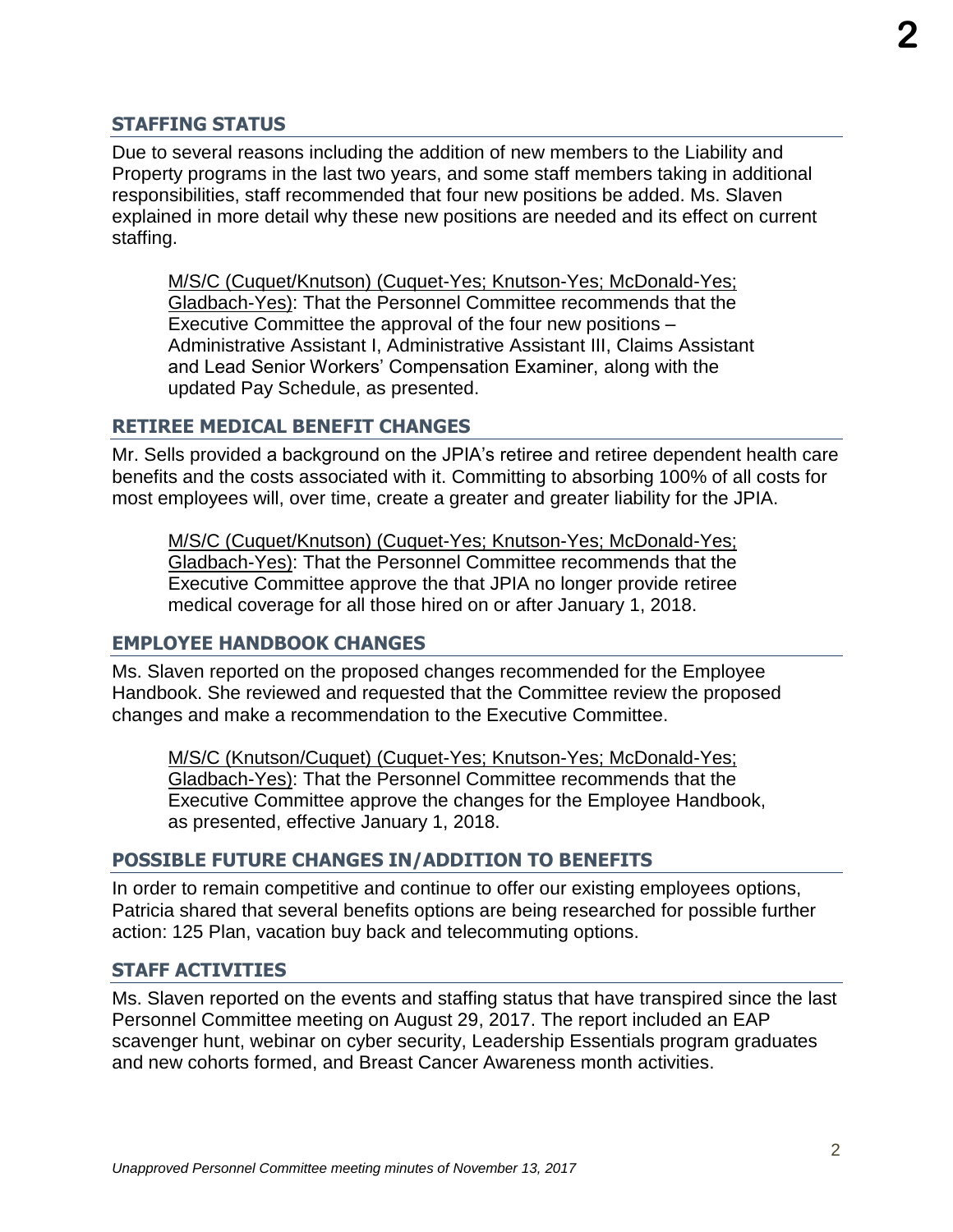## **NEXT MEETING DATE**

The next Personnel Committee meeting is scheduled for January 18, 2018 to be held in Ontario.

The Personnel Committee meeting adjourned at 3:30 p.m.

 $\overline{\phantom{a}}$  , and the contract of the contract of the contract of the contract of the contract of the contract of the contract of the contract of the contract of the contract of the contract of the contract of the contrac E.G. "Jerry" Gladbach, President Walter "Andy" Sells, Secretary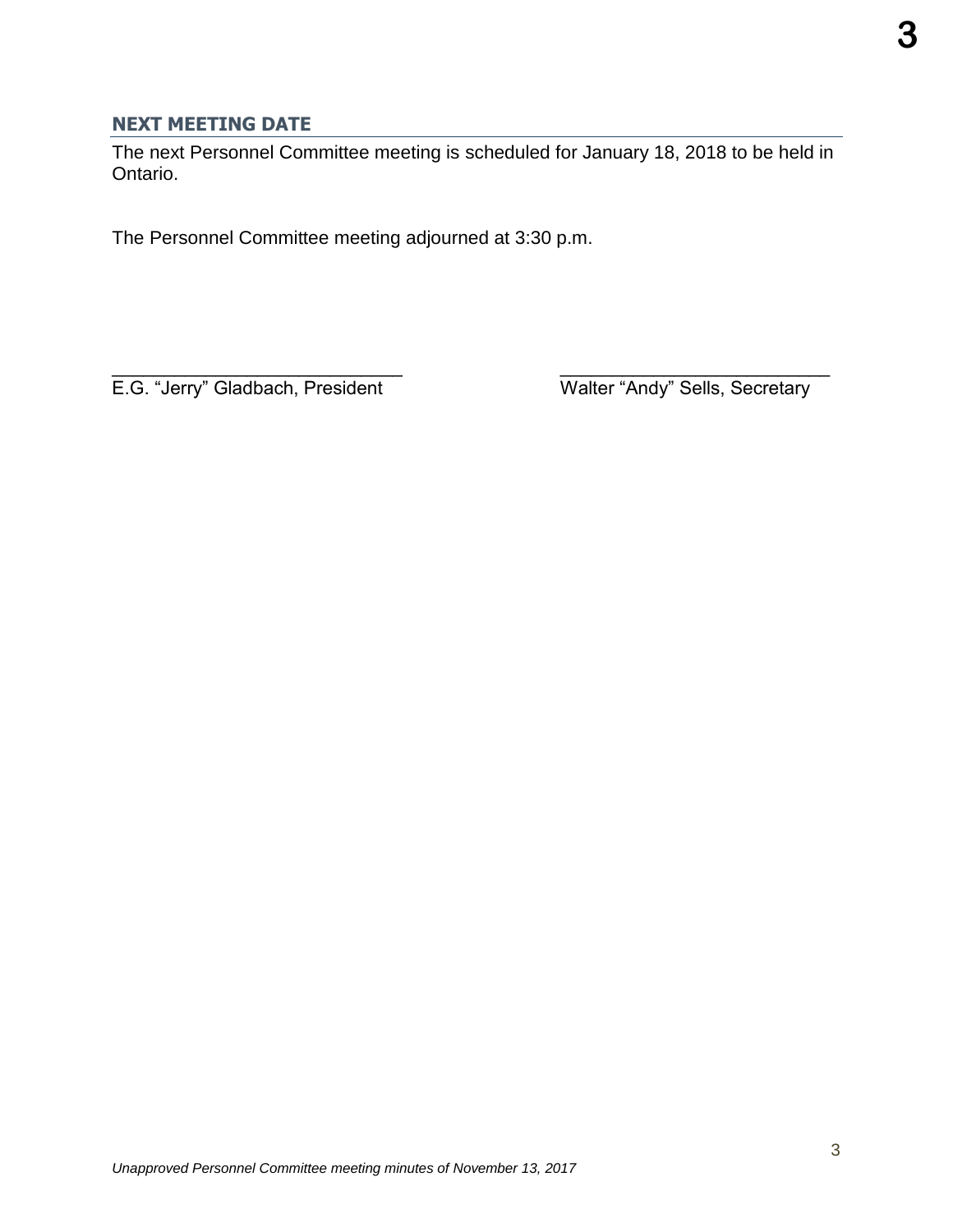## **ACWA JPIA 2018 Goals and Objectives**  January 18, 2018

## **BACKGROUND**

Each year, the Executive Committee decides on goals for the organization. The Personnel Committee has asked to be kept up to date on progress towards the goals.

## **CURRENT SITUATION**

The 2018 organizational goals are as follows:

- 1. Research and evaluate possibility of creating a Captive Insurance Company.
- 2. Research and evaluate possibility of creating and conducting Board training.
- 3. Develop and conduct a Strategic Planning Session for Executive Committee and senior staff early 2018.
- 4. Expand membership outreach.

## **RECOMMENDATIONS**

None, informational only.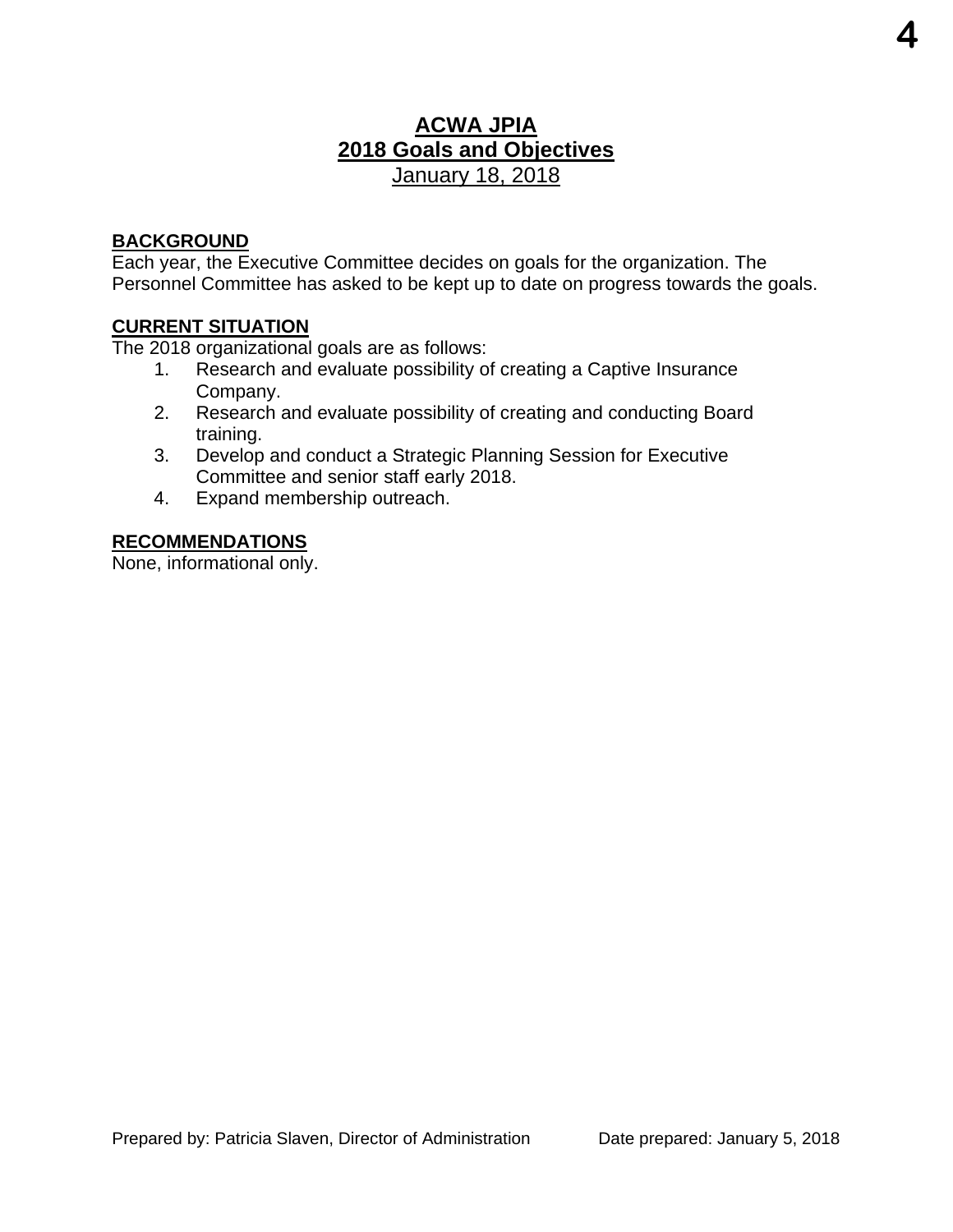## **ACWA JPIA Staffing Status**  January 18, 2018

## **BACKGROUND**

The Personnel Committee must make recommendations to Executive Committee for any staffing changes.

## **CURRENT SITUATION**

As the needs of larger districts in south part of state continue to increase, with pending retirements of Risk Management Advisors and because much of the technical training done needs to be updated, it has become apparent that JPIA needs to add an additional Advisor this spring.

In examining the salary ranges and levels at similar organizations and at member districts, it has become apparent that the range (and subsequent salary) for JPIA Director level positions is not consistent with the industry. See updated Schedule with new ranges and titles on following page.

#### **RECOMMENDATIONS**

That the Personnel Committee recommend to the Executive Committee that an additional Senior Risk Advisor be hired in 2018 and that the updated Salary Schedule be approved to adjust Director salary ranges.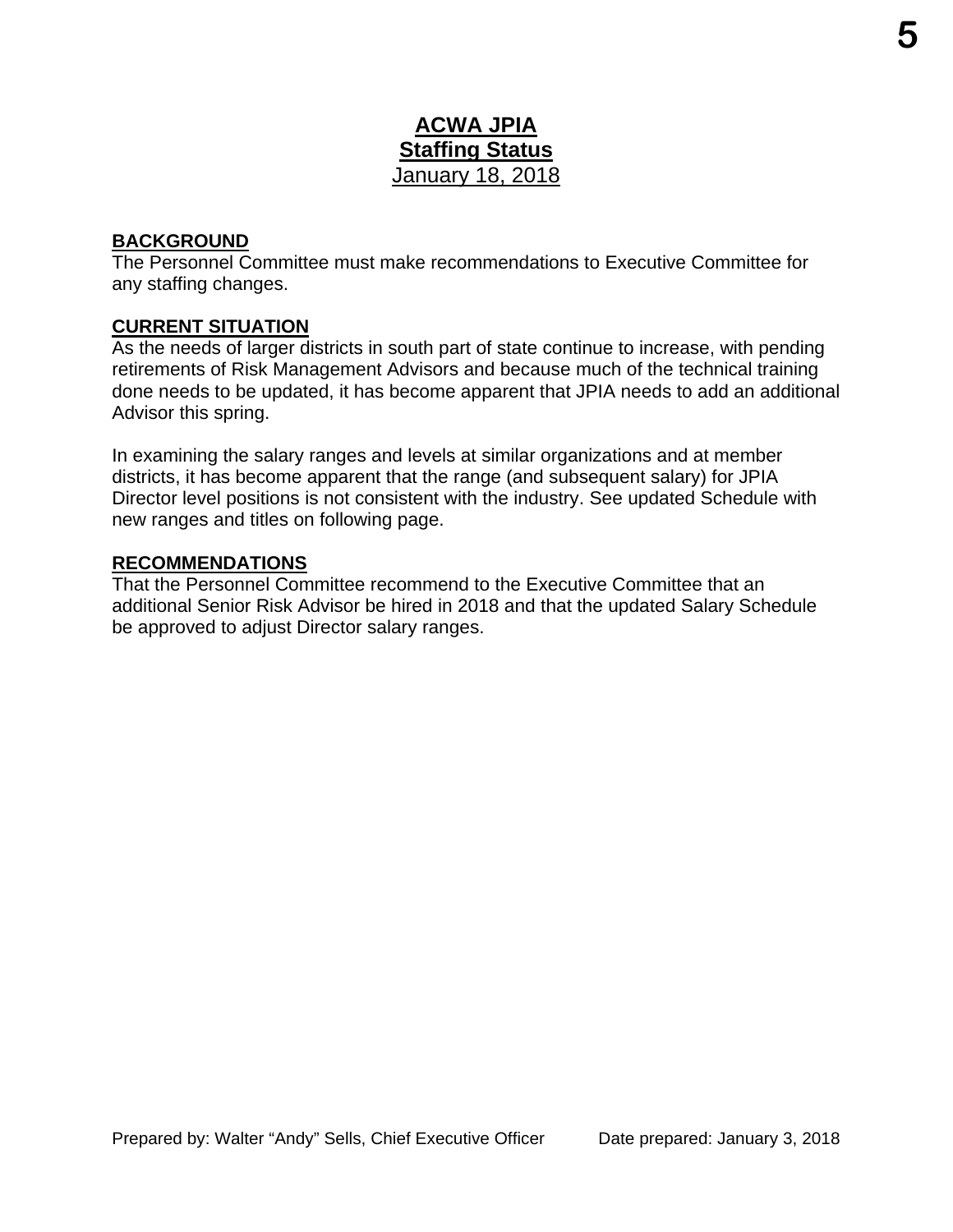**6**



11/18/2018 ps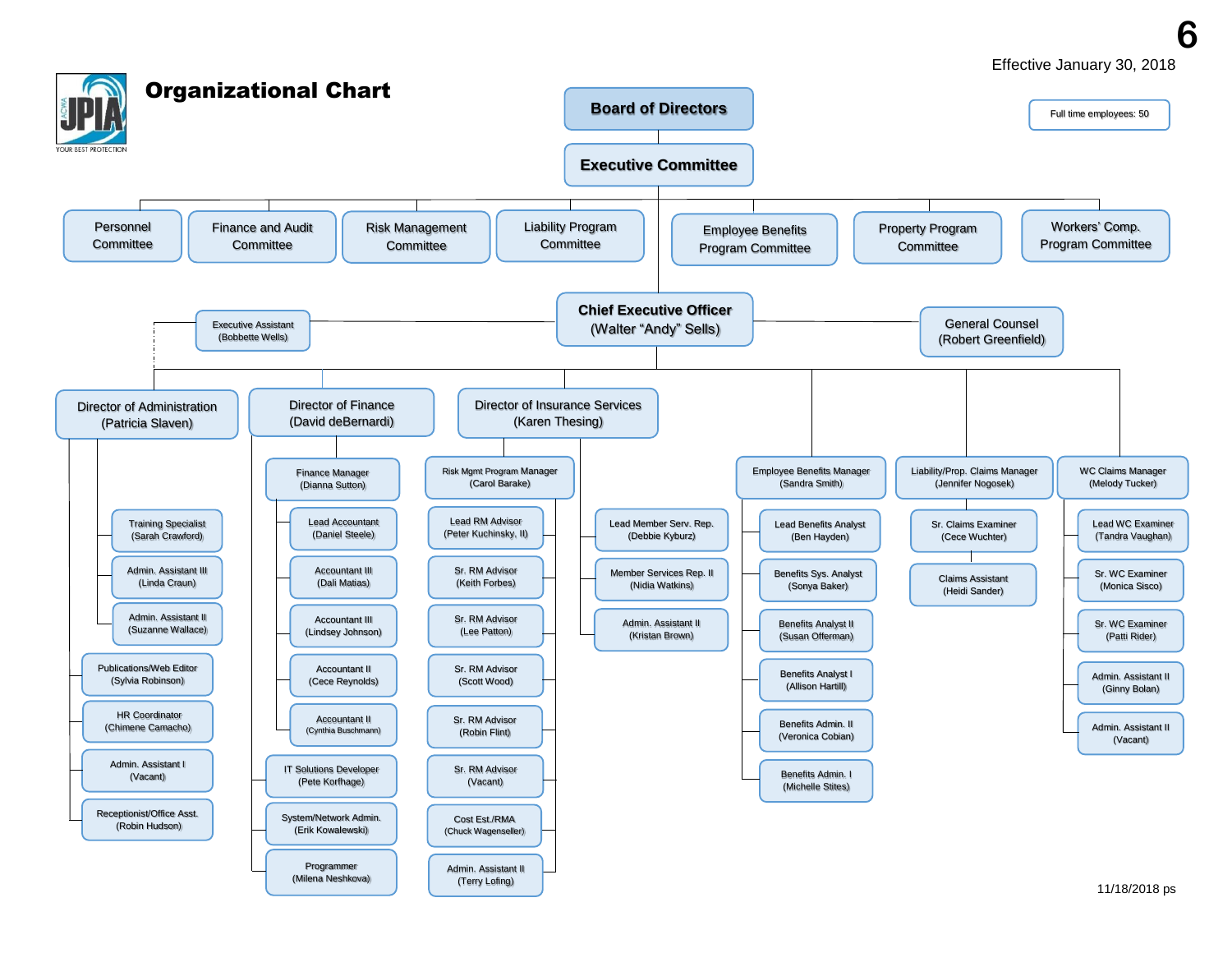# **ACWA JPIA Staff**

## **Pay Schedule**

**Revision Date: January 18, 2018**

|                                              | Exempt/           |       |               | <b>Annual Salary Range</b> |
|----------------------------------------------|-------------------|-------|---------------|----------------------------|
| Job Title                                    | Non-Exempt        | Grade | Minimum       | <b>Maximum</b>             |
|                                              |                   |       |               |                            |
| <b>Chief Executive Officer</b>               | Exempt            | 85    | 207,477       | 311,216                    |
| Director of Human Resources & Administration | <b>Exempt</b>     | 68    | 136,353       | 204,530                    |
| <b>Director of Insurance Services</b>        | <b>Exempt</b>     | 68    | 136,353       | 204,530                    |
| <b>Director of Finance</b>                   | <b>Exempt</b>     | 68    | 136,353       | 204,530                    |
| <b>General Counsel</b>                       | <b>Exempt</b>     | 68    | 136,353       | 204,530                    |
| <b>Employee Benefits Manager</b>             | Exempt            | 52    | 91,851        | 137,776                    |
| Finance Manager                              | Exempt            | 52    | 91,851        | 137,776                    |
| Liability and Property Claims Manager        | Exempt            | 52    | 91,851        | 137,776                    |
| Risk Management Program Manager              | Exempt            | 52    | 91,851        | 137,776                    |
| <b>Workers' Compensation Manager</b>         | Exempt            | 52    | 91,851        | 137,776                    |
| Lead Risk Management Advisor                 | Exempt            | 48S   | 87,425        | 131,138                    |
| Senior Risk Management Advisor South         | Exempt            | 45S   | 87,425        | 124,819                    |
| Cost Estimator Risk Management Advisor       | Exempt            | 45    | 77,271        | 115,906                    |
| Senior Risk Management Advisor               | Exempt            | 45    | 77,271        | 115,906                    |
| <b>IT Solution Developer</b>                 | Non-Exempt        | 44    | 75,386        | 113,079                    |
| Lead Sr. Workers' Compensation Examiner      | Exempt            | 42    | 71,754        | 107,631                    |
| Lead Accountant                              | Non-Exempt        | 42    | 71,754        | 107,631                    |
| Lead Benefit Analyst                         | Non-Exempt        | 42    | 71,754        | 107,631                    |
| Senior Claims Examiner                       | Exempt            | 40    | 68,296        | 102,444                    |
| Senior Workers' Compensation Examiner        | Exempt            | 40    | 68,296        | 102,444                    |
| System/Network Administrator                 | Non-Exempt        | 38    | 65,005        | 97,508                     |
| <b>Training Specialist</b>                   | Non-Exempt        | 38    | 65,005        | 97,508                     |
| Lead Member Services Representative          | Non-Exempt        | 36    | 61,873        | 92,810                     |
| Programmer                                   | Non-Exempt        | 36    | 61,873        | 92,810                     |
| Member Services Representative II            | Non-Exempt        | 32    | 56,054        | 84,081                     |
| Risk Management Advisor                      | Non-Exempt        | 32    | 56,054        | 84,081                     |
| <b>Executive Assistant</b>                   | Non-Exempt        | 30    | 53,353        | 80,029                     |
| <b>Publications &amp; Web Editor</b>         | Non-Exempt        | 29    | 52,052        | 78,077                     |
| <b>Benefits System Analyst</b>               | Non-Exempt        | 28    | 50,782        | 76,173                     |
| <b>Benefits Analyst II</b>                   | Non-Exempt        | 28    | 50,782        | 76,173                     |
| Human Resource Coordinator                   | Non-Exempt        | 28    | 50,782        | 76,173                     |
| <b>Workers' Compensation Examiner</b>        | Non-Exempt        | 26    | 48,335        | 72,503                     |
| Administrative Assistant III                 | Non-Exempt        | 24    | 46,006        | 69,009                     |
| <b>Benefits Analyst I</b>                    | Non-Exempt        | 24    | 46,006        | 69,009                     |
| <b>Benefits Administrator II</b>             | Non-Exempt        | 24    | 46,006        | 69,009                     |
| <b>Claims Assistant</b>                      | Non-Exempt        | 24    | 46,006        | 69,009                     |
| <b>Accountant III</b>                        | Non-Exempt        | 22    | 43,789        | 65,684                     |
| <b>Benefits Administrator I</b>              | Non-Exempt        | 22    | 43,789        | 65,684                     |
| Accountant II                                | Non-Exempt        | 20    | 41,679        | 62,519                     |
| Administrative Assistant II                  | Non-Exempt        | 20    | 41,679        | 62,519                     |
| Administrative Assistant I                   | Non-Exempt        | 18    | 39,671        | 59,506                     |
| Office Assistant II                          | Non-Exempt        | 15    | 36,838        | 55,258                     |
| Receptionist/Office Assistant                | Non-Exempt        | 11    | 33,374        | 50,061                     |
| <b>Office Assistant</b>                      | Non-Exempt        | 9     | 31,766        | 47,648                     |
|                                              |                   |       |               |                            |
| <b>Retired Annuitants</b>                    |                   |       | <b>Hourly</b> | Hourly                     |
| Special Projects Advisor                     | Non-Exempt Ret An |       | 55            | 80                         |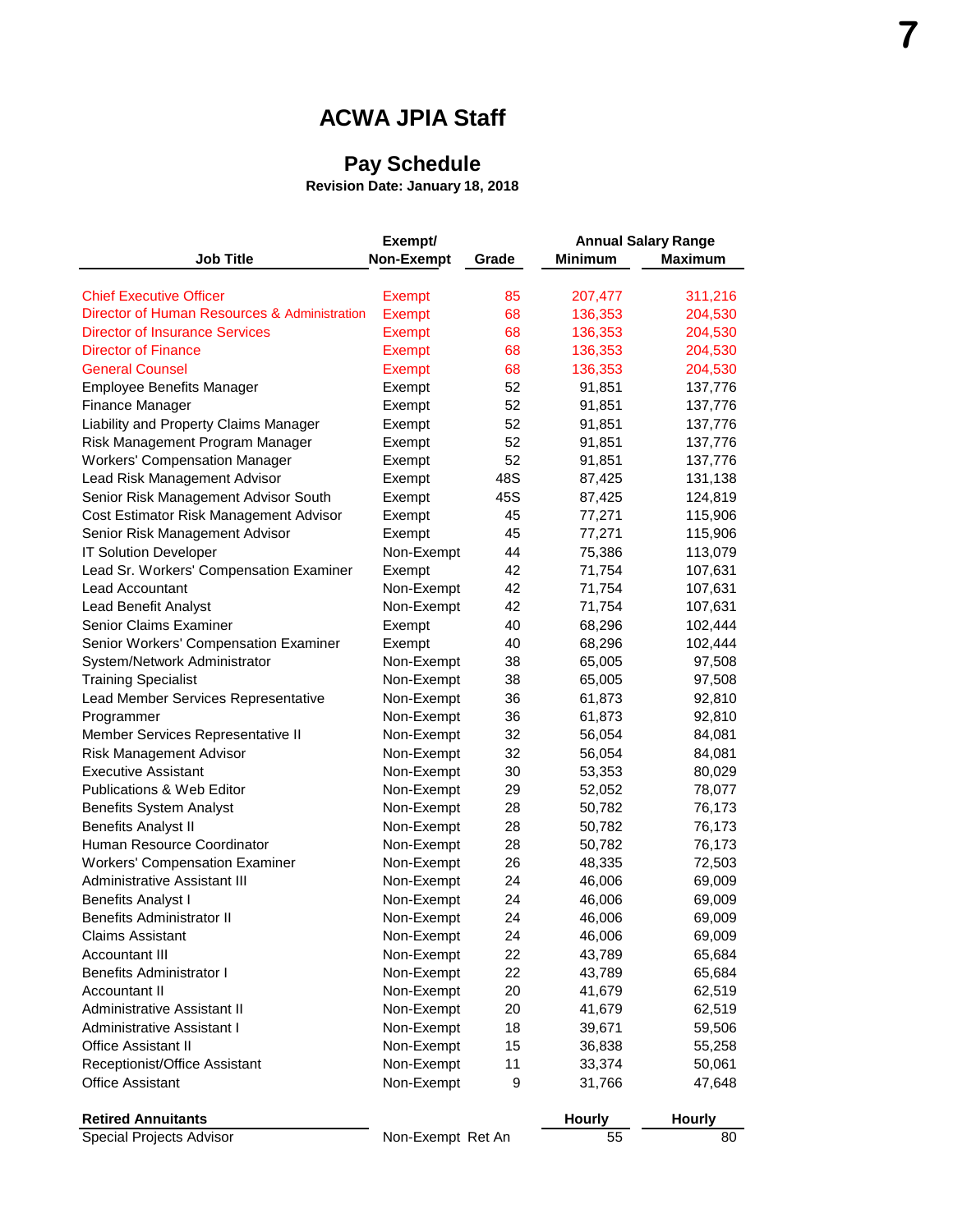## **ACWA JPIA Staff**

## **Pay Schedule**

**Revision Date: January 18, 2018**

|                                              | Exempt/           |       |                | <b>Annual Salary Range</b> |
|----------------------------------------------|-------------------|-------|----------------|----------------------------|
| <b>Job Title</b>                             | Non-Exempt        | Grade | <b>Minimum</b> | <b>Maximum</b>             |
|                                              |                   |       |                |                            |
| <b>Chief Executive Officer</b>               | Exempt            | 78    | 174,544        | 261,815                    |
| Director of Human Resources & Administration | Exempt            | 68    | 111,911        | 167,867                    |
| Director of Insurance Services               | Exempt            | 68    | 111,911        | 167,867                    |
| Director of Finance                          | Exempt            | 68    | 111,911        | 167,867                    |
| <b>General Counsel</b>                       | Exempt            | 68    | 111,911        | 167,867                    |
| <b>Employee Benefits Manager</b>             | Exempt            | 52    | 91,851         | 137,776                    |
| Finance Manager                              | Exempt            | 52    | 91,851         | 137,776                    |
| Liability and Property Claims Manager        | Exempt            | 52    | 91,851         | 137,776                    |
| Risk Management Program Manager              | Exempt            | 52    | 91,851         | 137,776                    |
| <b>Workers' Compensation Manager</b>         | Exempt            | 52    | 91,851         | 137,776                    |
| Lead Risk Management Advisor                 | Exempt            | 48S   | 87,425         | 131,138                    |
| Senior Risk Management Advisor South         | Exempt            | 45S   | 87,425         | 124,819                    |
| Cost Estimator Risk Management Advisor       | Exempt            | 45    | 77,271         | 115,906                    |
| Senior Risk Management Advisor               | Exempt            | 45    | 77,271         | 115,906                    |
| IT Solution Developer                        | Non-Exempt        | 44    | 75,386         | 113,079                    |
| Lead Sr. Workers' Compensation Examiner      | Exempt            | 42    | 71,754         | 107,631                    |
| Lead Accountant                              | Non-Exempt        | 42    | 71,754         | 107,631                    |
| Lead Benefit Analyst                         | Non-Exempt        | 42    | 71,754         | 107,631                    |
| Senior Claims Examiner                       | Exempt            | 40    | 68,296         | 102,444                    |
| Senior Workers' Compensation Examiner        | Exempt            | 40    | 68,296         | 102,444                    |
| System/Network Administrator                 | Non-Exempt        | 38    | 65,005         | 97,508                     |
| <b>Training Specialist</b>                   | Non-Exempt        | 38    | 65,005         | 97,508                     |
| Lead Member Services Representative          | Non-Exempt        | 36    | 61,873         | 92,810                     |
| Programmer                                   | Non-Exempt        | 36    | 61,873         | 92,810                     |
| Member Services Representative II            | Non-Exempt        | 32    | 56,054         | 84,081                     |
| Risk Management Advisor                      | Non-Exempt        | 32    | 56,054         | 84,081                     |
| <b>Executive Assistant</b>                   | Non-Exempt        | 30    | 53,353         | 80,029                     |
| <b>Publications &amp; Web Editor</b>         | Non-Exempt        | 29    | 52,052         | 78,077                     |
| <b>Benefits System Analyst</b>               | Non-Exempt        | 28    | 50,782         | 76,173                     |
| <b>Benefits Analyst II</b>                   | Non-Exempt        | 28    | 50,782         | 76,173                     |
| Human Resource Coordinator                   | Non-Exempt        | 28    | 50,782         | 76,173                     |
| <b>Workers' Compensation Examiner</b>        | Non-Exempt        | 26    | 48,335         | 72,503                     |
| Administrative Assistant III                 | Non-Exempt        | 24    | 46,006         | 69,009                     |
| <b>Benefits Analyst I</b>                    | Non-Exempt        | 24    | 46,006         | 69,009                     |
| <b>Benefits Administrator II</b>             | Non-Exempt        | 24    | 46,006         | 69,009                     |
|                                              |                   | 24    |                |                            |
| Claims Assistant<br><b>Accountant III</b>    | Non-Exempt        | 22    | 46,006         | 69,009<br>65,684           |
| <b>Benefits Administrator I</b>              | Non-Exempt        | 22    | 43,789         |                            |
|                                              | Non-Exempt        |       | 43,789         | 65,684                     |
| Accountant II                                | Non-Exempt        | 20    | 41,679         | 62,519                     |
| Administrative Assistant II                  | Non-Exempt        | 20    | 41,679         | 62,519                     |
| Administrative Assistant I                   | Non-Exempt        | 18    | 39,671         | 59,506                     |
| Office Assistant II                          | Non-Exempt        | 15    | 36,838         | 55,258                     |
| Receptionist/Office Assistant                | Non-Exempt        | 11    | 33,374         | 50,061                     |
| <b>Office Assistant</b>                      | Non-Exempt        | 9     | 31,766         | 47,648                     |
|                                              |                   |       |                |                            |
| <b>Retired Annuitants</b>                    |                   |       | <b>Hourly</b>  | <b>Hourly</b>              |
| Special Projects Advisor                     | Non-Exempt Ret An |       | 55             | 80                         |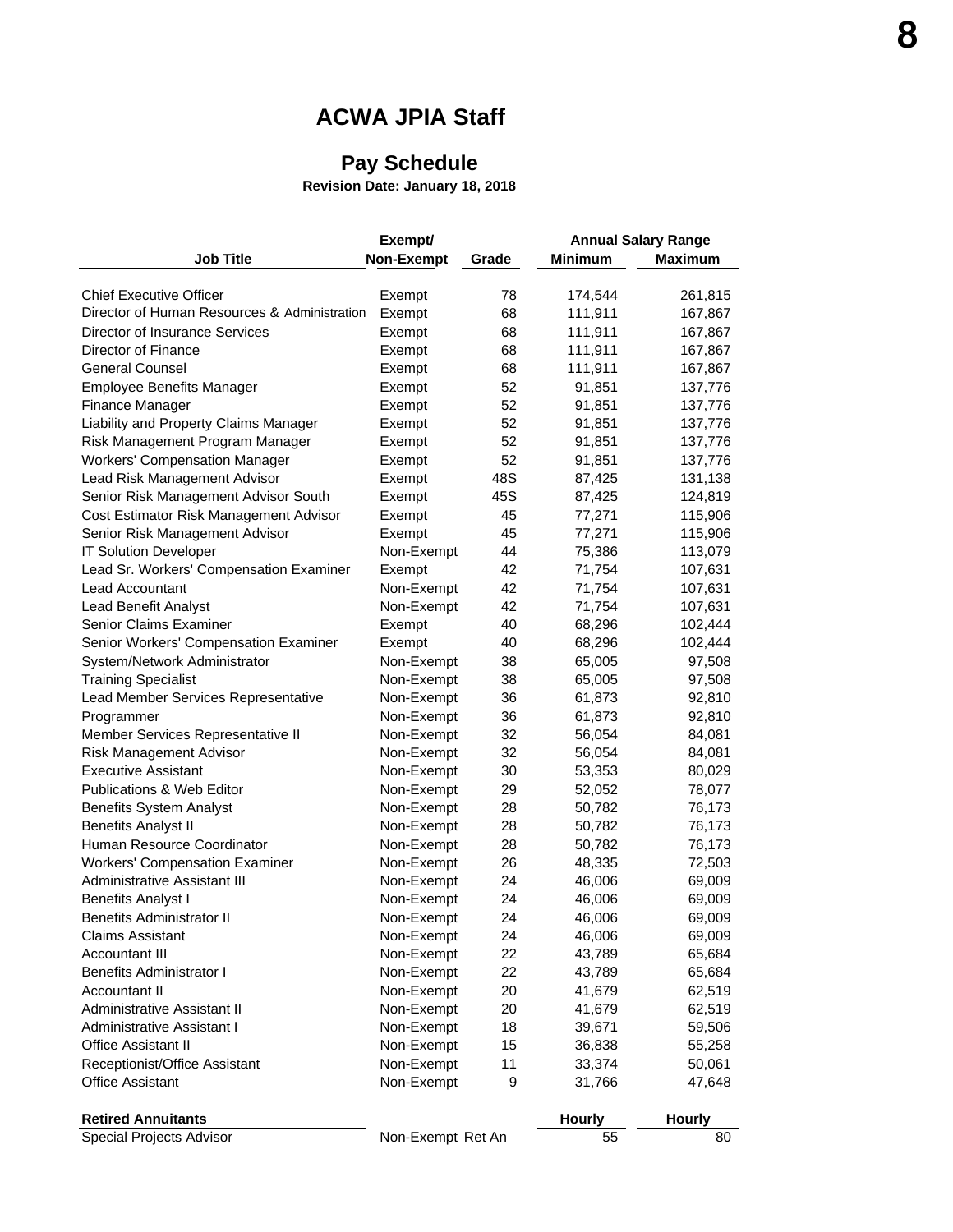## **ACWA JPIA Retiree Medical Benefit Changes**  January 18, 2018

## **BACKGROUND**

The JPIA currently absorbs 100% of the cost of retiree and retiree dependent health care if the retiree's age plus years of service equals 75 or more. The percentage decreases on a sliding scale to 50% with age plus service equaling 65.

## **CURRENT SITUATION**

Retiree medical benefits are one of the greatest increasing line items and liabilities for organizations. Committing to absorbing 100% of all costs for most employees will, over time, create a greater and greater liability for the JPIA.

A survey of members showed that almost half of those responding currently offer no retiree medical benefits (48%); and several such members are shifting to a Retirement Health Savings Account where the district makes an annual contribution but has no future liabilities. Of those offering retiree benefits, the majority offer medical only, require at least twenty years of service and many discontinue coverage after Medicare eligibility. A minority offer the benefits to retiree spouse or dependents. Those with PERS medical are required to offer retiree benefits and the contribution is dictated by contract. See JPIA options on following page.

## **RECOMMENDATIONS**

That the Personnel Committee recommend to the Executive Committee that JPIA change its Retiree Medical Policy to reflect option 1.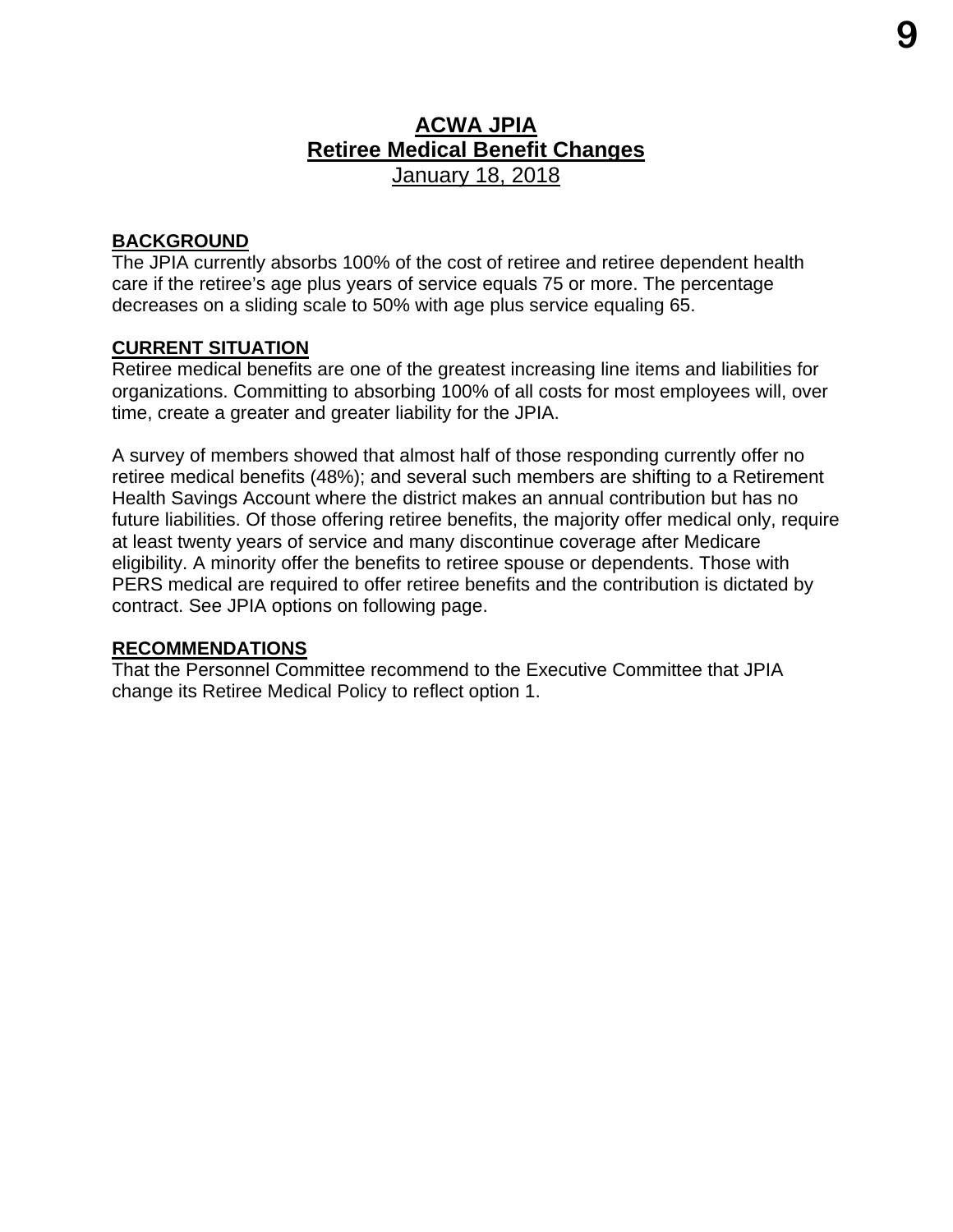## **Retiree Medical Benefit Options**

## **Option 1:**

Discontinue Retiree Medical Benefits for all those hired after February 1, 2018.

## **Option 2:**

Discontinue Retiree Medical Benefits for all those hired after February 1, 2018. Institute a Retiree Health Savings Plan with annual contribution by JPIA.

## **Option 3:**

Offer Retiree Medical Benefits at same percentage as currently offered, but for retiree only (no spouse or dependents).

## **Option 4:**

Offer Retiree Medical Benefits but pay premium for lowest cost option for single coverage for retiree only (no spouse or dependents).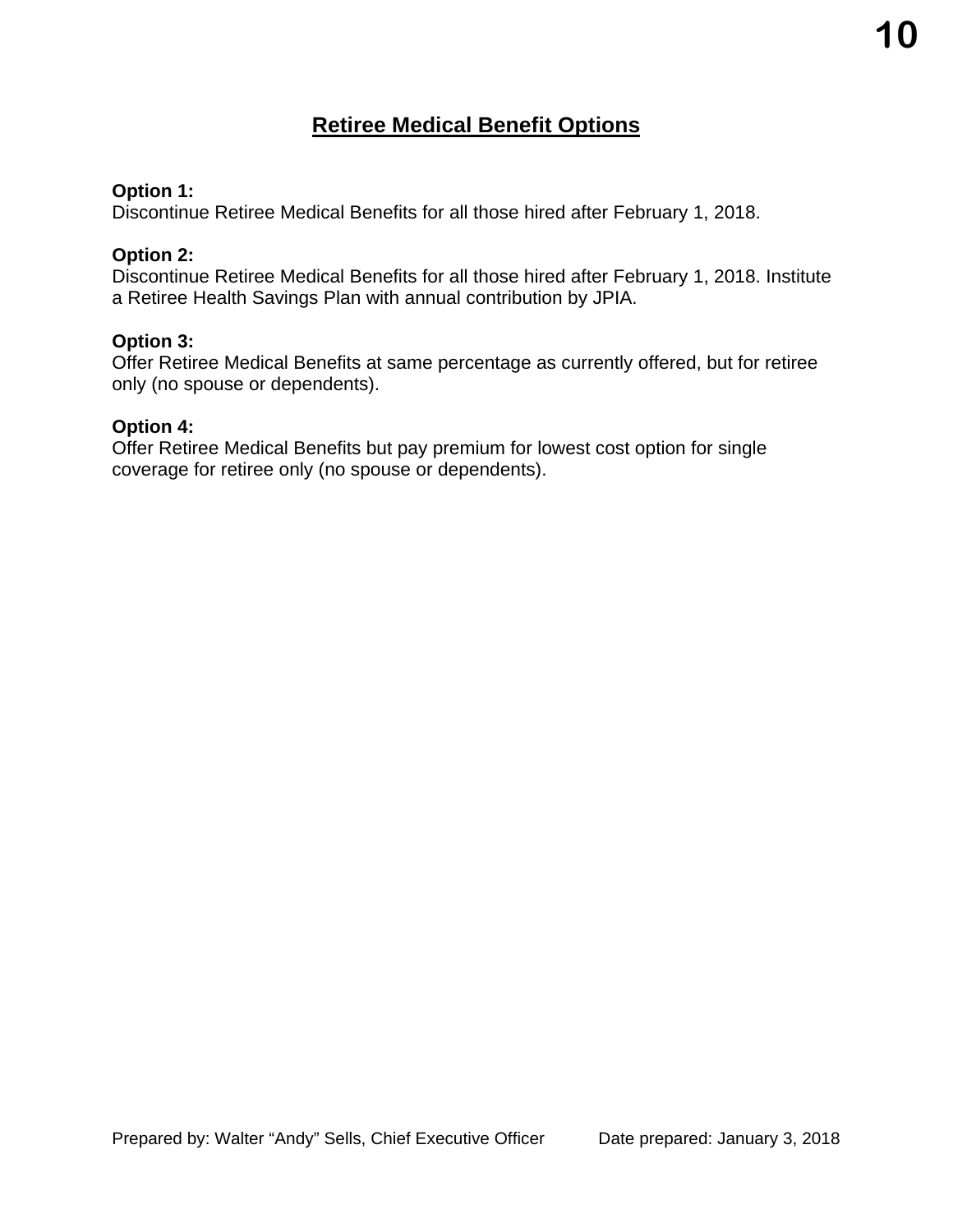## **ACWA JPIA Staffing Activities**  January 18, 2018

## **BACKGROUND**

The Personnel Committee has asked to be kept up-to-date on the staffing status and activities.

## **CURRENT SITUATION**

Staff and staffing activities since the last Committee meeting on November 13, 2017:

- The Wellness Committee sponsored a Thanksgiving lunch on November 16, 2017 after the Q&A meeting.
- Fall Conference was held in Anaheim. The Finance & Audit Committee, Executive Committee and Board of Directors' meetings were held.
- The Holiday and Retirement lunch was held at La Provence Restaurant in Roseville on December 8.
- Effective December 18, 2017, the following staff changes took effect: Heidi Sander promoted to Claims Assistant; Suzanne Wallace transferred to the Training Department as Administrative Assistant II; Kristan Brown promoted to Administrative Assistant II in the Member Services Department; Linda Craun promoted to Administrative Assistant III; and Tandra Vaughan promoted to Lead Senior Workers' Compensation Examiner.
- Chris Mizuno retired on December 28, 2017 after 22 years of service.
- Due to staff changes, a new position of Administrative Assistant I was opened and posted for applications. We received many qualified applications; testing was conducted on January 4; interviews on January 10 and a job offer was made to one of the candidates. The tentative start date is January 25, 2018 pending acceptance of the offer letter and background check to be conducted.
- Jocelyn Clark turned in her resignation effective January 19, 2018.
- Due to Jocelyn Clark's resignation, a new Administrative Assistant II opening was posted. Deadline to submit applications is January 16, 2018.
- A Q&A and 457 Plan presentation was held on January 10 with the Employee Fund Committee BBQ held right after.

## **RECOMMENDATIONS**

None, informational only.